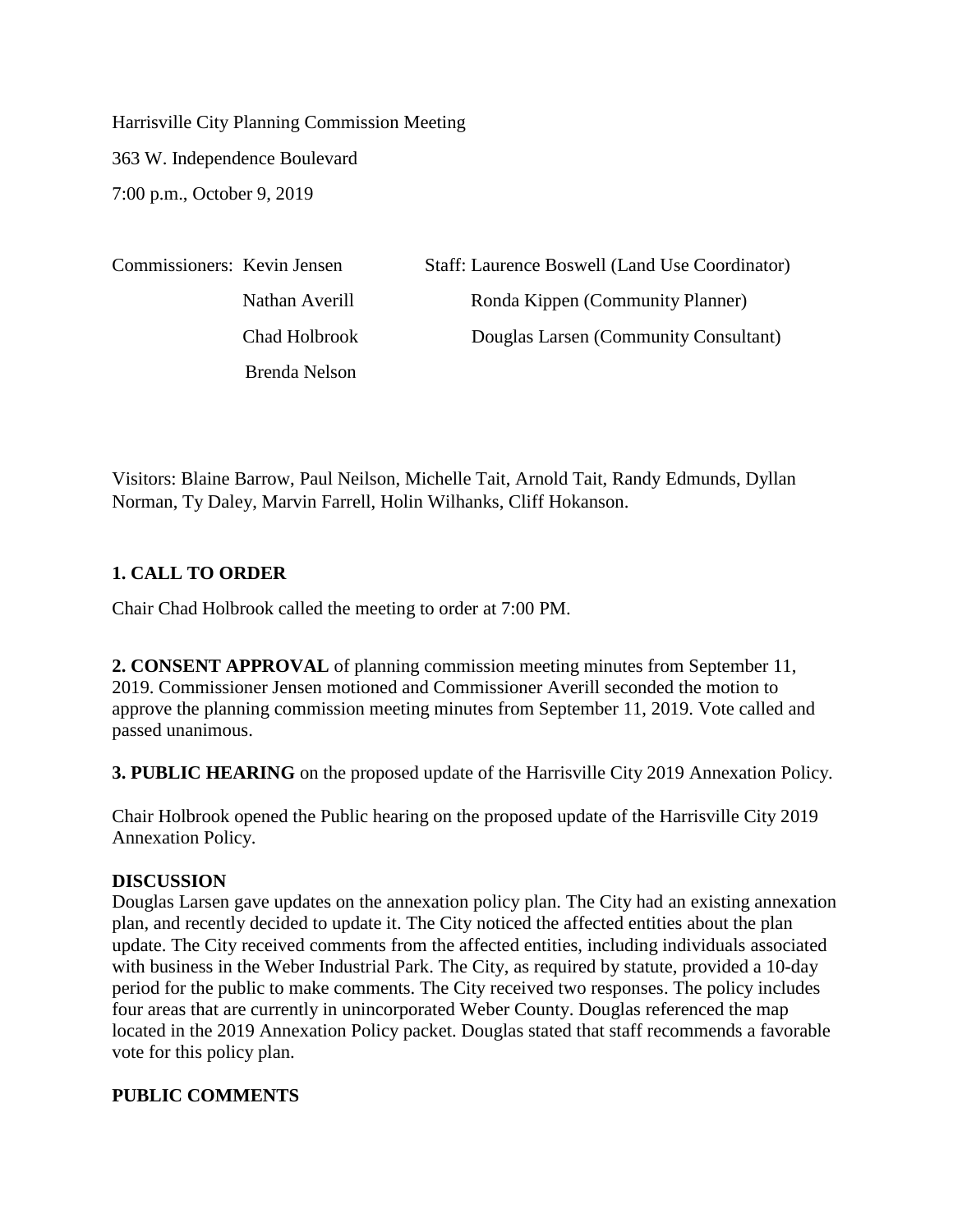Tom Wood - Tom has a business in the Weber Industrial Park. Tom explained that he never received any notification about the annexation policy update. Tom called the City when he first heard about the annexation policy update, and asked what would happen to his address since his current address is labeled as being in Ogden. The address is an important part of the shipping process for Tom. Tom made comments about the boundaries of Harrisville City. Tom suggested having areas west of Rulon Blvd. to be located in Farr West City and everything east be in Harrisville City. Tom stated that he is comfortable with the services provided by Weber County and asked what more Harrisville could provide. Tom stated he was against the annexation proposal.

Paul Nelson - Paul addressed some concerns in the written portion of the annexation policy plan. Paul mentioned that it is too general, and suggested there should be more details about each area being annexed. Paul mentioned that in the plan it states that the City will take on all costs of services for all areas in the annexation map. Paul suggested changing that so that property owners of undeveloped land are forced to pay their own improvements and then dedicate the improvements to the City. Paul wanted to know what the incentive was for Harrisville to implement these annexed parcels.

Holin Wilbanks - Holin reads the resolution that was passed by Weber County Commission October 8, 2019. Holin stated that she received several emails supporting the resolution. Holin stated that the Weber Industrial Park was set aside for economic growth. She mentioned that the county has been taking care of the industrial park and does not want to see a change in tax rates by moving over to Harrisville City.

Randy Edmunds - Randy stated that he is a business owner in the Weber Industrial Park. Randy stated that he is very happy with the services he receives from Weber County. Randy wanted to know what he will get in return for paying more in taxes by being annexed into Harrisville. Randy is against annexation if there is no good support for it.

#### **DISCUSSION**

Mr. Morris stated that Jed McCormick is in favor of the annexation plan and annexing his property into Harrisville. Mr. Morris reads a comment from a business owner over at the industrial park favoring the annexation plan. Mr. Larsen stated that the City is evaluating expenditure and revenue, and other factors in order to provide a better environment for Weber Industrial Park. Mr. Morris asked if the City could use measures to reduce taxes or provide direct cash incentives. Mr. Larsen stated yes. Mr. Morris asked if there are any CRA or CDA in affect with Weber County. Mr. Larsen indicated that he did not believe there were any active incentive agreements. Mr. Larsen stated that there are a few vacant lots currently for sale and limited land adjacent to existing facilities that could be developed. Mr. Larsen stated that the weber county un-incorporated tax rate is slightly lower than Harrisville's and noted surrounding city rates are slightly higher than Harrisville's. As well, Mr. Larsen sited a number of measurably higher tax rates in surrounding communities wherein business and industry is thriving as a means to dispel concern that an increased tax will drive business away. Mr. Morris states that he is confused by Weber County's involvement. Mr. Larsen also acknowledged the Weber County Commissioners concern over an increase in tax to business in the park but expressed optimism that the City can develop a plan that can be accepted by business in the park and the County.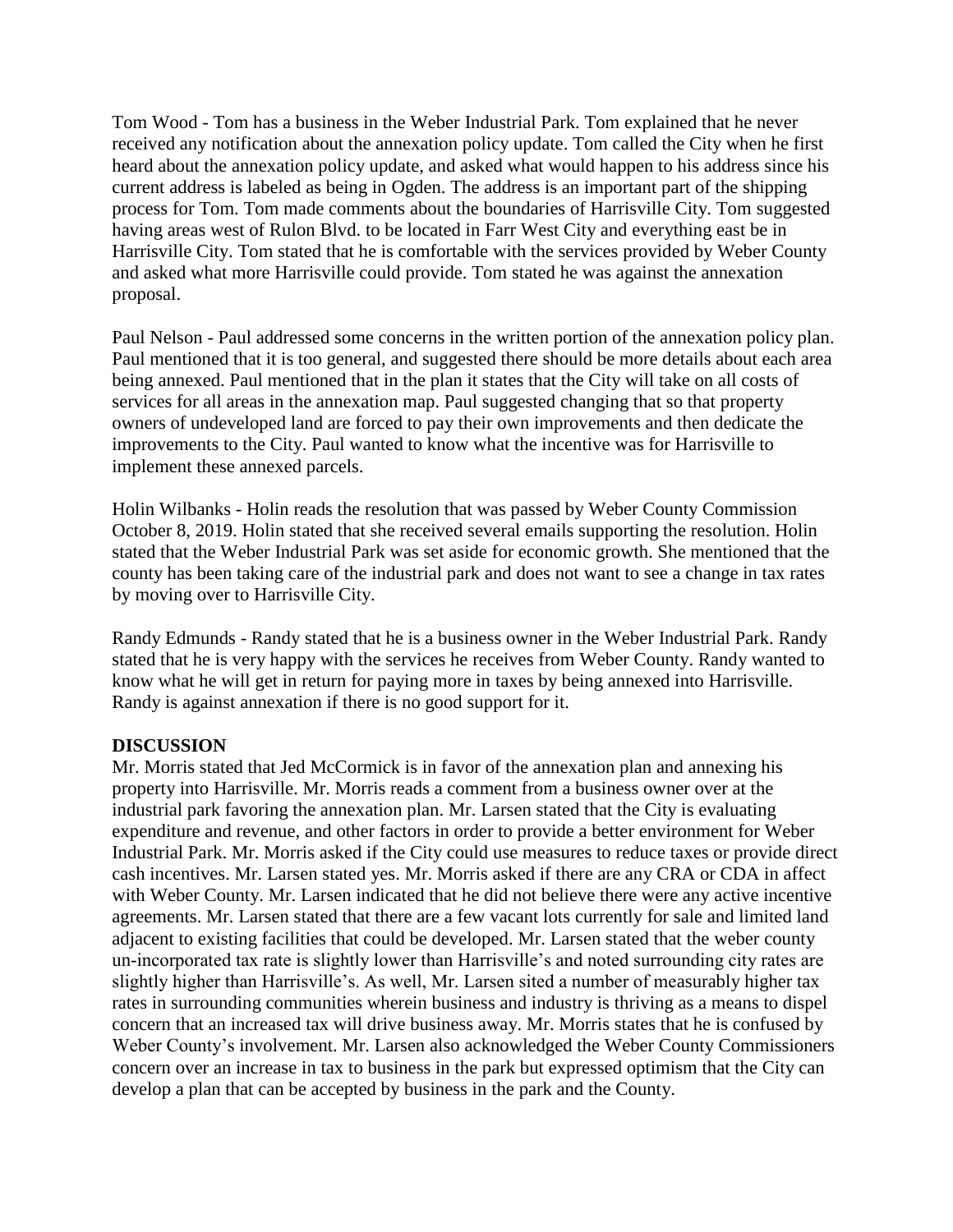Mr. Morris stated that there was some interest in breaking out sections of the annexation plan to include more detail for each area. Bill asked the commissioners to allow Mr. Larsen to break out the plan on its way to city council. Bill stated that the infrastructure portion in the annexation plan can be updated. It does not supersede the City's ordinances though, so the city will still require developers to put in their own infrastructure.

Commissioner Jensen asked what the requirements were in order to complete the annexation procedure. Mr. Morris stated that the county commission cannot stop the annexation and referenced the Utah state code 10-2-418. Chair Holbrook stated that he feels comfortable approving the plan and moving forward.

## **MOTION**

Commissioner Jensen motioned and Commissioner Averill seconded the motion to approve the proposed update of the Harrisville City 2019 Annexation Policy and plans with the break out of each section and give permission to staff that they can make the modifications. Vote called and passed unanimous.

**4. DISCUSSION/ACTION** on the amended site plan for HHI located at 736 W Harrisville Rd.

## **DISCUSSION**

Ronda gave a staff report and presented a PowerPoint on the amended site plan proposal. Ronda stated that staff's recommendation is to approve the site plan based on four conditions: Providing planning staff with an updated sheet C-203 showing the 10 foot set back on the eastern side of the parking lot, providing staff with landscape plan for the 10 foot setback strip, keeping all mature trees in the front of the property, and adherence to all local state and federal statutes and regulations stated in the 2019 adopted general and all other reviewing agencies.

Cliff Hokenson – Mr. Hokenson stated he is one of the owners of HHI. Mr. Hokenson explained that the parking lot has been in place since the early 1900s. He stated that he wants to put new asphalt over the existing parking lot. Mr. Hokenson stated he was confused as to why he needed a site plan amendment. Ronda Kippen explained that whenever a business owner makes changes to their site, a site plan amendment is required. Ronda also explained that when site plans are amended, the City asks that any improvements comply with code. Mr. Hokenson showed concern for the curb and gutter on the east side of the property. Mr. Hokenson stated that it would cost him too much to put that curb and gutter in and asked if his site could be grandfathered in. Commissioner Jensen showed concern for putting the parking slots into the flow of traffic if Mr. Hokenson is required to meet the 10 foot setback requirement on the east side. Mr. Morris stated he believes that site has been in the exact state as it currently is prior to Harrisville becoming a city; therefore, the site is considered legal non-conforming and the 10 ffot landscaped setback would not be required on the site plan. Mr. Morris stated that if the proposed site plan is better than the current condition, then it is okay.

## **MOTION**

Commissioner Nelson motioned and Commissioner Jensen seconded the motion to approve the amended site plan for HHI located at 736 W Harrisville Rd. This motion for approval is based